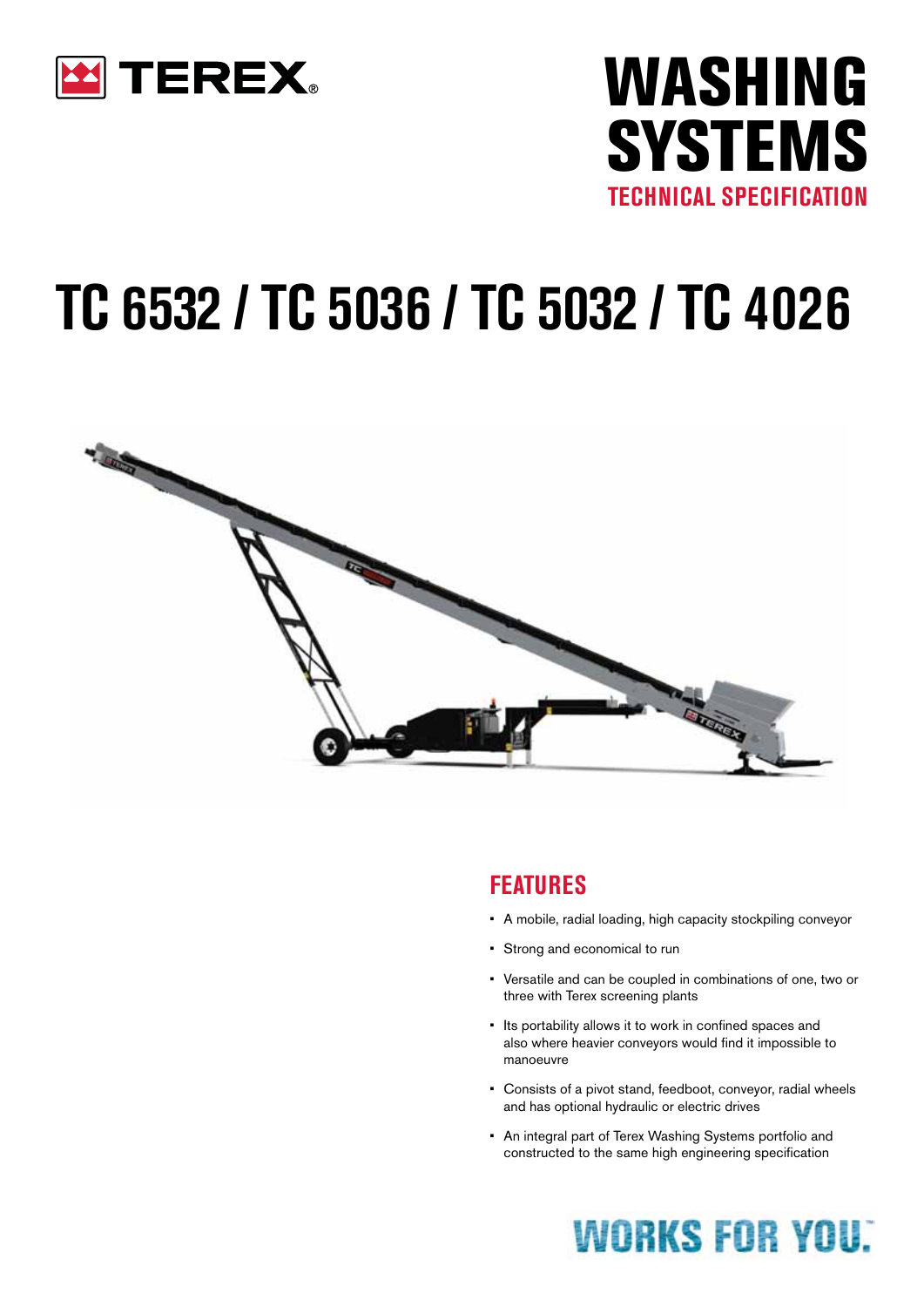- • Capable of handling up to 300tph
- • Mobile unit with towbar and road wheels
- • Large stockpile capacity
- • Manual hand pump for height adjustment
- • Detachable pivot stand and towbar

#### **Applications**

- • All forms of concrete, mortar and asphalt sands
- • Quarry dust / crushed fines
- • Lake and beach sands
- • Silica sand for glass industry
- • Golf course sands
- • Filter bed sands
- • Recycled materials
- Iron ore
- • Most materials which need to be conveyed

#### **Options**

- • Feedboot extension
- • Chevron belt
- Heavy duty 3 ply belt
- Coupled machine
- • Diesel powerunit
- • Hydraulic wheel drive
- • Electric drive
- Transfer chute
- • Electric hydraulic radial wheel drive
- • Track chassis

## **SPECIFICATIONS Features and Benefits Technical dimensions**

#### **TC 6532**

| <b>WORKING LENGTH</b>            | 19.48m (63' 10")                                             |
|----------------------------------|--------------------------------------------------------------|
| <b>LENGTH (TRANSPORT)</b>        | 11.97m(39'3")                                                |
| <b>WORKING HEIGHT</b>            | 8.52m (27' 11")                                              |
| <b>HEIGHT (TRANSPORT)</b>        | 3.6m(11' 8")                                                 |
| WORKING WIDTH                    | 2.51m (8' 2")                                                |
| <b>FEED HEIGHT</b>               | 1.22m $(4')$                                                 |
| <b>TOTAL WEIGHT</b>              | 6420kg (14150lb)                                             |
| STOCKPILE CAPACITY STATIC        | 862m <sup>3</sup> (1129 yd <sup>3</sup> )                    |
| <b>STOCKPILE CAPACITY RADIAL</b> | $(60^{\circ}$ Arc) 2394m <sup>3</sup> (3130yd <sup>3</sup> ) |
| <b>BELT WIDTH</b>                | 813mm (32')                                                  |

#### **TC 5036**

| <b>WORKING LENGTH</b>            | 14.32m (46' 11")                                    |
|----------------------------------|-----------------------------------------------------|
| <b>LENGTH (TRANSPORT)</b>        | 11.31m $(37' 1'')$                                  |
| WORKING HEIGHT                   | 6.72m $(22' 1'')$                                   |
| <b>HEIGHT (TRANSPORT)</b>        | 3.36m(11'1")                                        |
| <b>WORKING WIDTH</b>             | 2.51m (8' 2")                                       |
| <b>FEED HEIGHT</b>               | 1.59m (5' 3'')                                      |
| <b>TOTAL WEIGHT</b>              | 2200kg (4850lb)                                     |
| STOCKPILE CAPACITY STATIC        | $414m3$ (542 yd <sup>3</sup> )                      |
| <b>STOCKPILE CAPACITY RADIAL</b> | (60° Arc) 1093m <sup>3</sup> (1430yd <sup>3</sup> ) |
| <b>BELT WIDTH</b>                | 813m (32")                                          |

#### **TC 5032**

| <b>WORKING LENGTH</b>            | 14.32m (46' 11")                                    |
|----------------------------------|-----------------------------------------------------|
| <b>LENGTH (TRANSPORT)</b>        | 11.31m $(37' 1'')$                                  |
| <b>WORKING HEIGHT</b>            | 6.72m(22'1")                                        |
| <b>HEIGHT (TRANSPORT)</b>        | 3.36m(11'1")                                        |
| WORKING WIDTH                    | 2.51m (8' 2")                                       |
| <b>FEED HEIGHT</b>               | 1.59m (5' 3'')                                      |
| <b>TOTAL WEIGHT</b>              | 2200kg (4850lb)                                     |
| STOCKPILE CAPACITY STATIC        | 414m <sup>3</sup> (542yd <sup>3</sup> )             |
| <b>STOCKPILE CAPACITY RADIAL</b> | (60° Arc) 1093m <sup>3</sup> (1430yd <sup>3</sup> ) |
| <b>BELT WIDTH</b>                | 914mm (36')                                         |
|                                  |                                                     |

#### **TC 4026**

| LENGTH                           | 11.60m(38')                                       |
|----------------------------------|---------------------------------------------------|
| <b>LENGTH (TRANSPORT)</b>        | 8.81m(28'10")                                     |
| HEIGHT                           | 5.58m(18'3")                                      |
| <b>HEIGHT (TRANSPORT)</b>        | 3.18m(10'5'')                                     |
| WIDTH                            | 2.51m (8' 2")                                     |
| <b>FEED HEIGHT</b>               | 1.26m (4'1'')                                     |
| <b>TOTAL WEIGHT</b>              | 1960kg (4325lb)                                   |
| STOCKPILE CAPACITY STATIC        | $224m^3 (293yd^3)$                                |
| <b>STOCKPILE CAPACITY RADIAL</b> | (60° Arc) 578m <sup>3</sup> (756yd <sup>3</sup> ) |
| <b>BELT WIDTH</b>                | 660mm (26')                                       |

Capacity is worked out at a running angle of 24° and a repose angle of 40°. The actual stockpiling capacity will vary depending on material and working angle.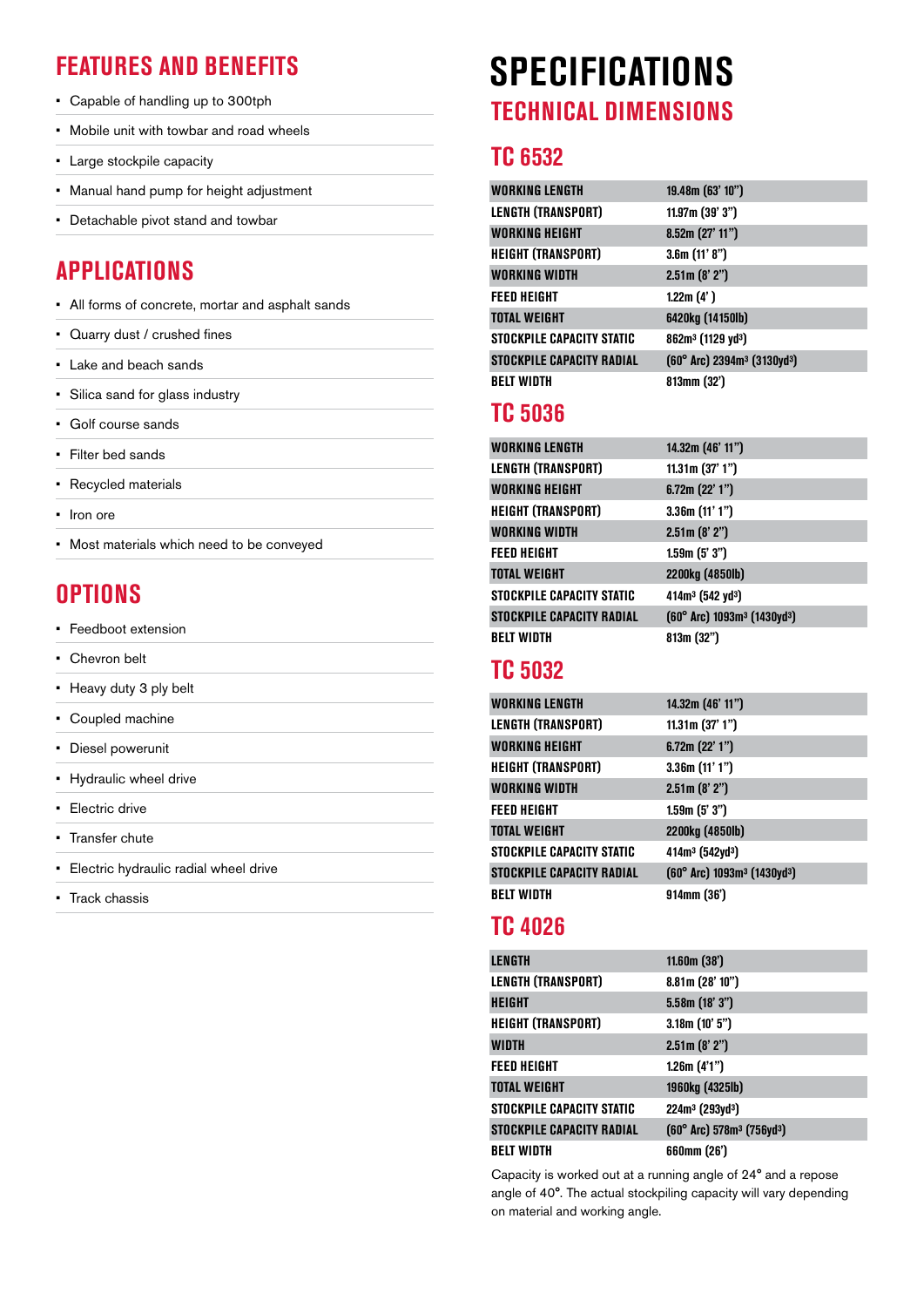

C

#### **Conveyor**

Hydraulic coupling as standard

7.5Kw (10hp) integrated electric drive for stockpiling application (optional)

Isolators at feed in to isolate machine on electric machine.

Fully guarded drive.

Remote greasing

800mm (32") 2 ply plain belt

Skirted feed boot

Return rollers & 60° side rollers for minimum spillage

Self adjusting belt scraper



7.5 electric drive optional

#### **Chassis**

Radial non braking axel and detachable pivot stand

Towbar

Manual height adjustment with integrated hand pump



Radial wheel standard for maximum stockpiling



Fully skirted feedboot and detachable pivot stand



60° side rollers for minimum spillage and maximum capacity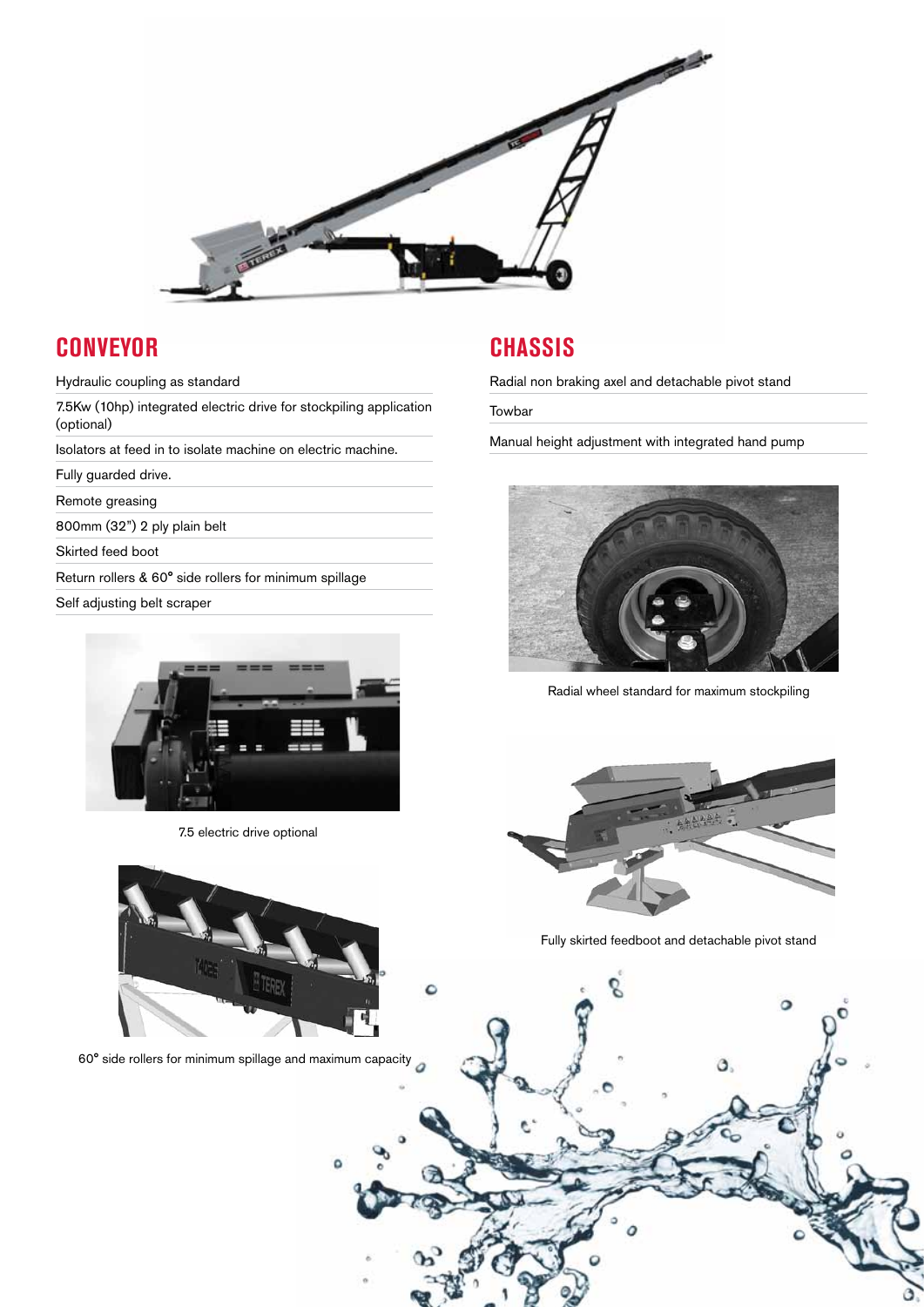## **DIMENSIONS**

#### **tc 6532 dimensions**

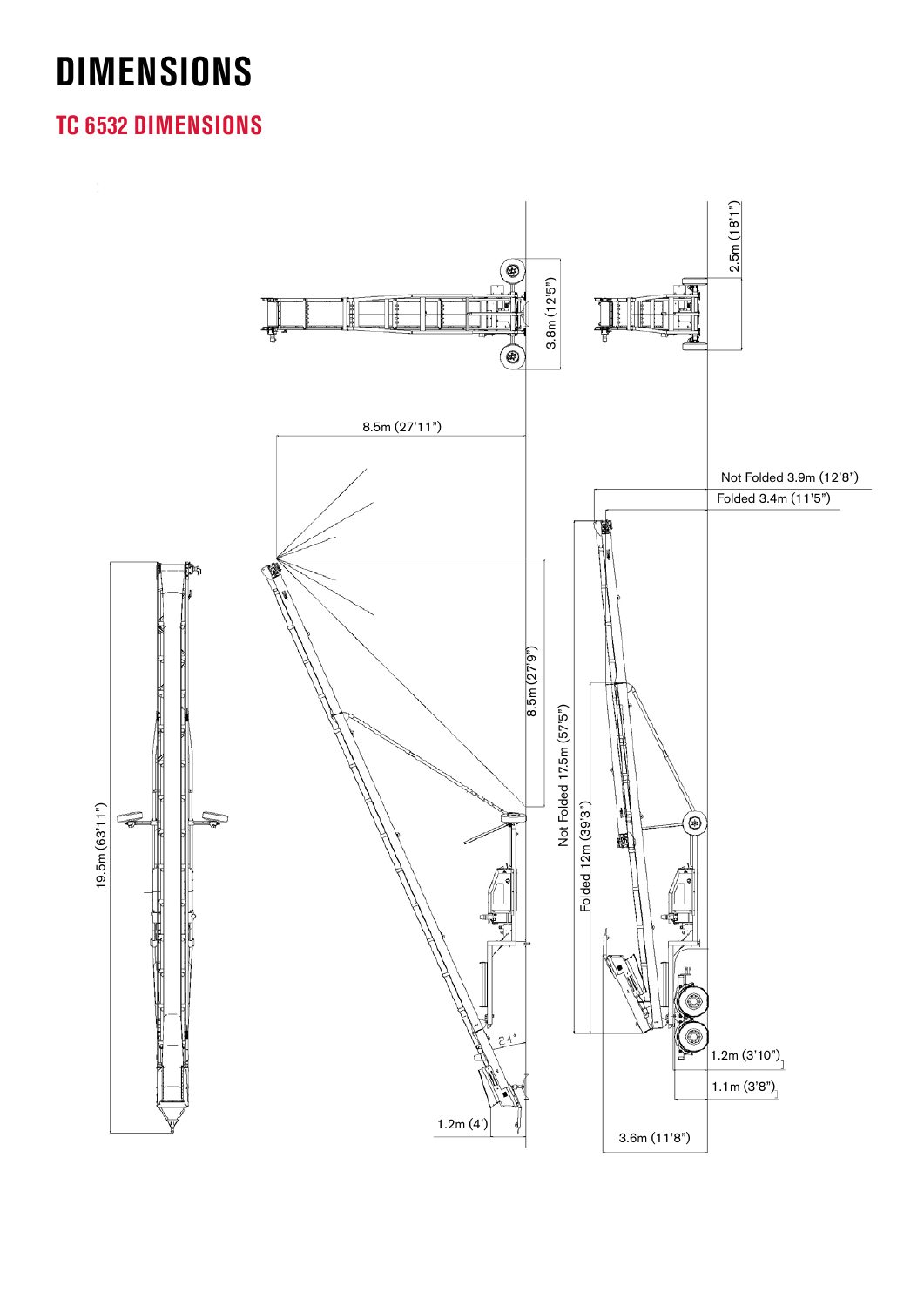### **tc 5036 dimensions**





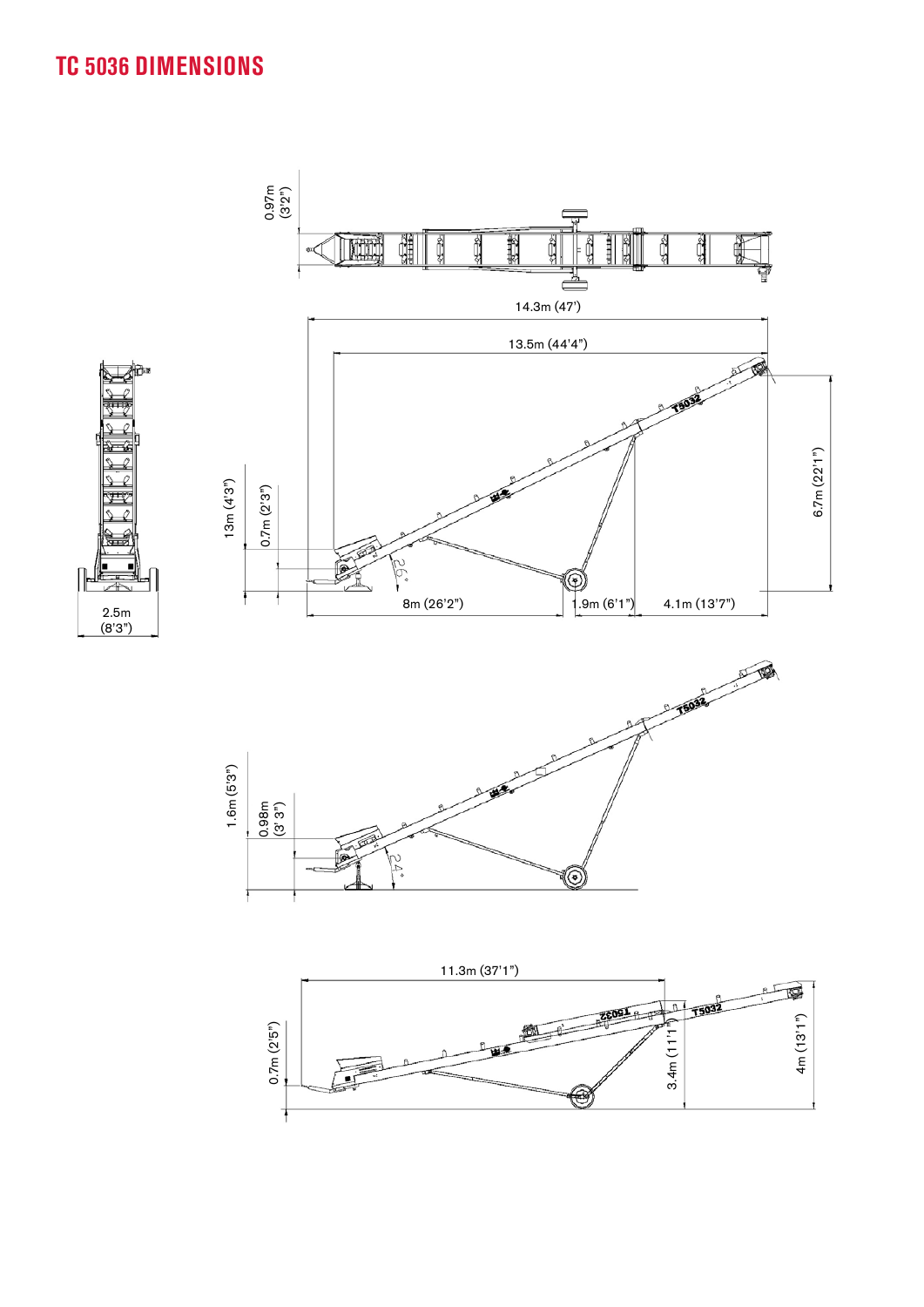#### **tc 5032 dimensions**



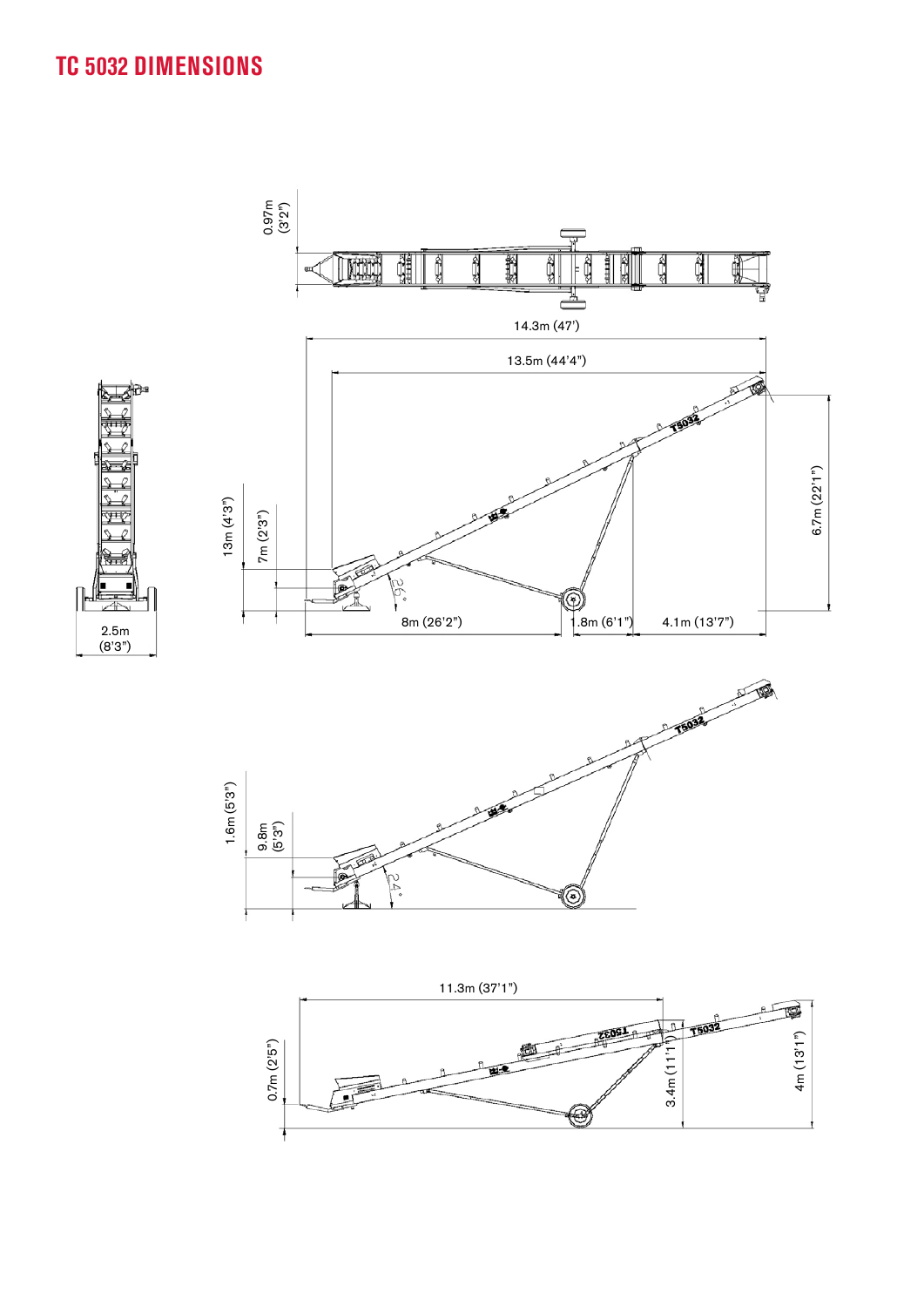### **tc 4026 dimensions**



![](_page_6_Figure_2.jpeg)

![](_page_6_Figure_3.jpeg)